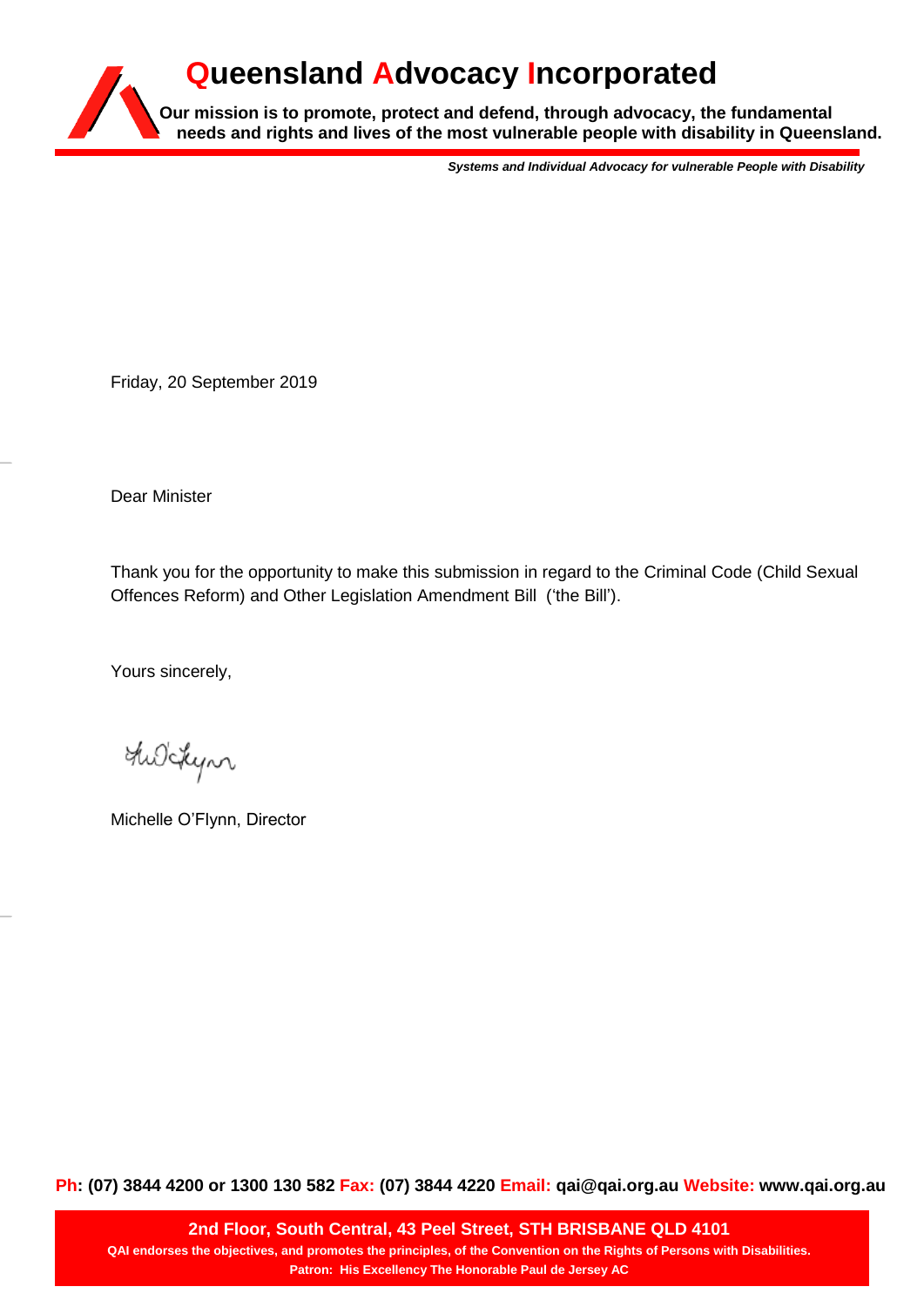#### **About QAI**

Queensland Advocacy Incorporated (QAI) is a member-driven, non-profit advocacy organization for people with disability. Our mission is to promote, protect and defend, through advocacy, the fundamental needs, rights and lives of the most vulnerable people with disability in Queensland.

Our Human Rights and Mental Health legal services offer advice and representation on guardianship, administration and mental health matters. Our Justice Support and NDIS advocacy programs provide non-legal advice and support to people with disability in the criminal justice system and the NDIS. This individual advocacy informs our campaigns at state and federal levels for changes in attitudes, laws and policies and assists us to understand the challenges, needs and concerns of people with disability.

QAI's constitution holds that every person is unique and valuable and that diversity is intrinsic to community. People with disability comprise the majority of our board and their lived experience of disability is our foundation and guide.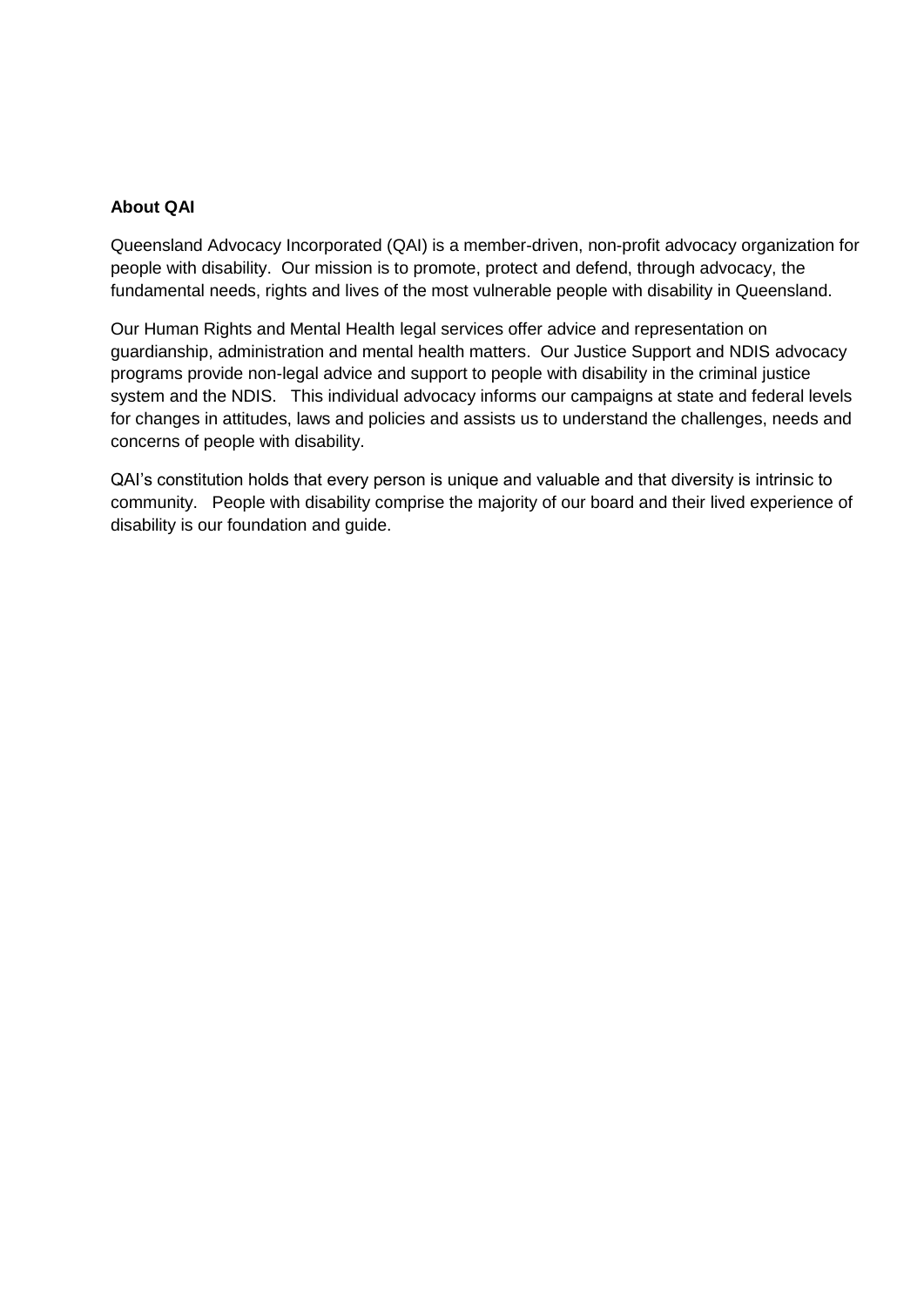## **Recommendations**

- QAI supports the measures in the Bill.
- The State Government must do more to ensure that people with intellectual disability who have committed very minor sexual offences get better support in the community rather than detention.
- Take steps to improve the supports, particularly behaviour supports, available to people with intellectual disability who have been convicted of child sexual offences.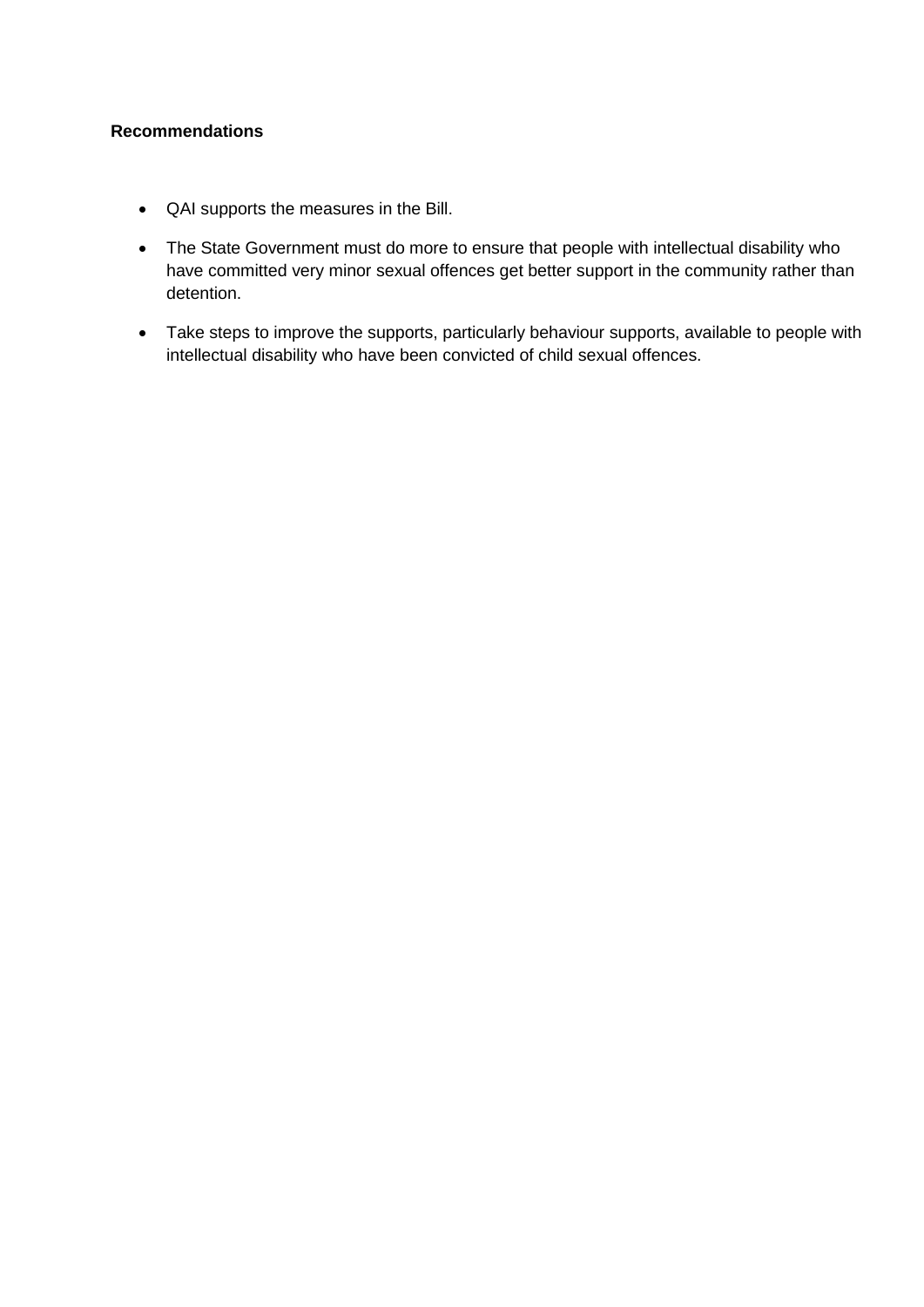## **QAI Comments on the Bill**

QAI supports the proposed provisions in the Bill but we would like to offer some additional comments about the people with disabilities affected by the proposals, whether as complainants, suspects or offenders.

International and Australian research, including the Royal Commission's<sup>1</sup> own contracted research, suggests that women and girls with disabilities, particularly with cognitive disabilities, are subjected to sexual abuse at higher rates than women and girls generally. Although there is scant Australian research on this, the same is likely to be true for male victims. $2$ 

Precise figures are difficult to determine, because child sexual abuse already is underreported for a variety of reasons including offenders' threats of violence or other forms of retaliation, shame and children's fears of damaging valued relationships. Rates of investigation, prosecution and conviction too are lower compared to other kinds of crime, but for child victims with disabilities the rates of reporting through to conviction are even lower because for children with disabilities, the already formidable barriers faced by victims are even more complex, and the bars set by our rules of evidence and legal procedures are even more difficult for children with disability to surmount.

#### **Link Between Abuse and Disability**

In addition to our concern for victims we want to highlight the particular situation of people with disabilities who have sexually offended with children. People with disability are overrepresented in the criminal justice system as suspects, defendants and offenders, 3 including as sex offenders. People with intellectual disability make up only about 2% of the general population but about 10% of the Queensland prison population<sup>4</sup> and while research appears to have established no consensus on the numbers, people with cognitive impairments probably are overrepresented as child sex offenders, too.

There is not a lot of Australian research on this, but work elsewhere suggests that 10-15% of sex offenders are intellectually impaired;<sup>5</sup> the percentage of intellectually disabled offenders dealt with

<sup>1</sup> <sup>1</sup> Royal Commission into Institutional Responses to Child Sexual Abuse.

<sup>2</sup> For example, Llewellyn G, Wayland S and Hindmarsh G *Disability and child sexual abuse in institutional contexts*

Sydney, N.S.W. : Royal Commission into Institutional Responses to Child Sexual Abuse, 2016.

<sup>3</sup>Dowse L, Cumming L, Strnadová I, Jung-Sook L & Trofimovs J 2014. Young people with complex needs in the criminal justice system. Research and Practice in Intellectual and Developmental Disabilities 1(2): 174-185; Eileen Baldry, Ruth McCausland, Leanne Dowse, Elizabeth McEntyre and Peta MacGillivray 'It's Just A Big Vicious Cycle That Swallows Them Up': Indigenous People With Mental And Cognitive Disabilities In The Criminal Justice System by in INDIGENOUS LAW BULLETIN January / February, Volume 8, Issue 22; Overrepresentation of People with Intellectual Disabilities in Prisons: Based on IQ testing, 9.8 % of persons in Queensland prisons scored in the intellectual disability range, and 28.6% scored in the 'borderline' intellectual disability range (Queensland Department of Corrective Services, 2002).

<sup>4</sup> Queensland Corrective Services. 2002. *Intellectual Disability Survey.* 

<sup>5</sup> W Murphy, E Coleman and M Haynes "Treatment and evaluation issues with the mentally retarded sex offender" (1983) cited in W Glaser " A comparison of intellectually disabled and non-intellectually disabled sex offenders" in Freckelton,, Greig and McMahon (eds) (1991) 243 at 243.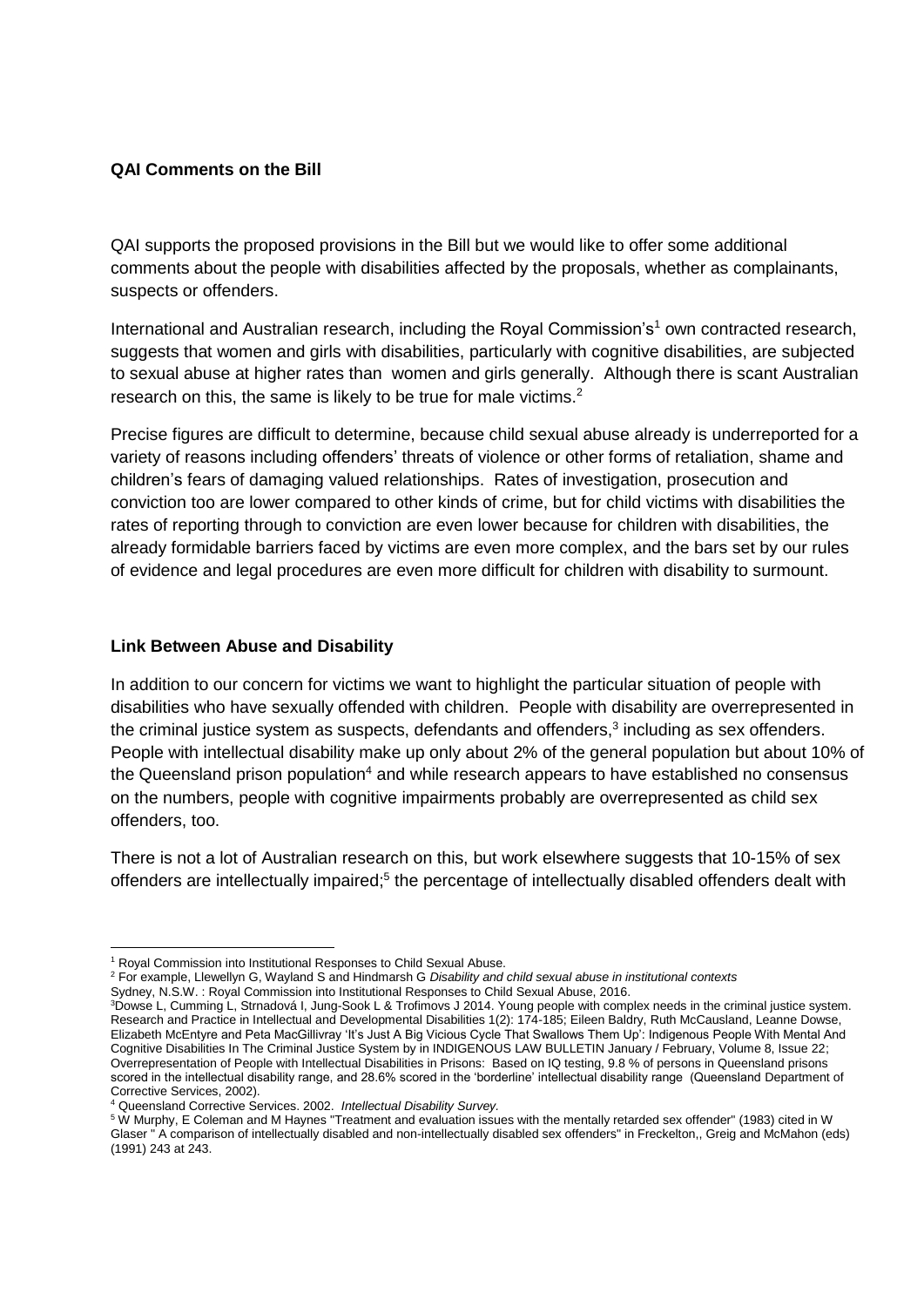for sexual offences may be up to six times higher than the percentage for all offenders;<sup>6</sup> a history of having been the victim of sexual abuse occurred in 44 percent of sexual recidivists with intellectual disability, compared with 17 percent of non-recidivists;<sup>7</sup> more than a third of offenders with intellectual disability had previously been victims of sexual assault offenders with learning disabilities start offending at an early age, had a history of multiple offences, and that sexual and arson offences were over-represented; <sup>8</sup> a higher proportion of sex offenders report having been sexually abused in childhood (38% versus 12.7 %)<sup>9</sup> and sex offenders with an intellectual disability are more likely to have experienced significant levels of abuse, particularly while in institutional or group home settings, by family members or acquaintances, or by strangers <sup>10</sup>

Although it would be simplistic to suggest that a childhood history of abuse is the primary variable in the 'cycle of abuse', QAI's work representing people with disabilities on forensic and treatment orders gives us repeated anecdotal evidence that abusers with cognitive impairments often have been abused. We cannot disclose client details, but the High Court judgement in Muldrock is on public record and illustrates the point.

Mr Muldrock, who has intellectual disability, was subjected to homosexual sexual abuse at the age of ten. As an adult he showed a sexual interest in male children, and he was convicted and sentenced in relation to sexual intercourse with a minor who was ten years old too at the time of the offence. The High Court in *R v Muldrock*<sup>11</sup> considered the relevance of intellectual disability in sentencing and acknowledged that a child sex offender with intellectual disability neither punishment in the sense of retribution, nor denunciation requires significant emphasis, and general deterrence none at all in light of Mr Muldrock's limited moral culpability. There was no requirement, said the Court, for general deterrence.

#### **The Importance of Education and Habilitation**

Without in any way discounting the often permanent hurt and damage to victims, some sex offenders with intellectual disability have behaved inappropriately because they did not know what behaviours are acceptable. People with disability often have little knowledge about sexuality, reflecting the restricted life of the person with disability who may have been denied sex education in the past or denied legitimate avenues to pursue sexual interests in a safe and appropriate way.<sup>12</sup>

For people with intellectual disability this kind of offending often stems from a general lack of understanding of social norms and acceptable sexual behaviour, and may be attributable to

**.** 

<sup>&</sup>lt;sup>6</sup> G Simon "A manual of practice" (1980) cited in M Little "Sport and recreation: Help for intellectually disabled offenders" in Challinger (ed) (1987) 113 at 117.

 $^{\dot\tau}$  C Morrison. 2002. 'Characteristics of recidivist and non-recidivist sex offenders with an intellectual disability'. International Association for the Scientific Study of Intellectual Disability European Congress, Dublin.

<sup>8</sup> Barron, P., Hassiotis, A. & Banes, J. (2004). Offenders with learning disability: a prospective comparative study. Journal of Learning Disability Research, 48, 69-76.

<sup>&</sup>lt;sup>10</sup> Glaser, W.F. 1997. Assessing the Dangerousness And Treatability of Sex Offenders in The Community. Paper at Australian Institute of Criminology Conference. Sydney, April.

<sup>11</sup> [2011] HCA 39.

<sup>12</sup> Lindsay, W (2002) 'Research and Literature on Sex Offenders with Intellectual and Developmental Disabilities', Journal of Intellectual Disability Research, 46(1), 74-85. Lindsay L, Law J, Quinn K, Smart N and Smith A. 2001. 'A comparison of physical and sexual abuse: sexual and non-sexual offenders with intellectual disability'. *Child Abuse and Neglect.* 25: 989-995; Lindsay, W & Smith, A (1998) 'Responses to Treatment for Sex Offenders with Intellectual Disability: A Comparison of Men with 1- and 2-year Probation Sentences', Journal of Intellectual Disability Research, 142(5), 346-353; Lindsay, W.R., Taylor, J.L. & Sturmey, P. (Eds.). 2004. *Offenders with developmental disabilities.* Chichester: Wiley; Lindsay, W.R. & Taylor, J.L. 2005. A selective review of research on offenders with developmental disabilities: Assessment and treatment. *Clinical Psychology & Psychotherapy*; M Ierace. 1989. *Intellectual Disability: A Manual for Criminal Lawyers.* Sydney: Redfern Legal Centre Publishing.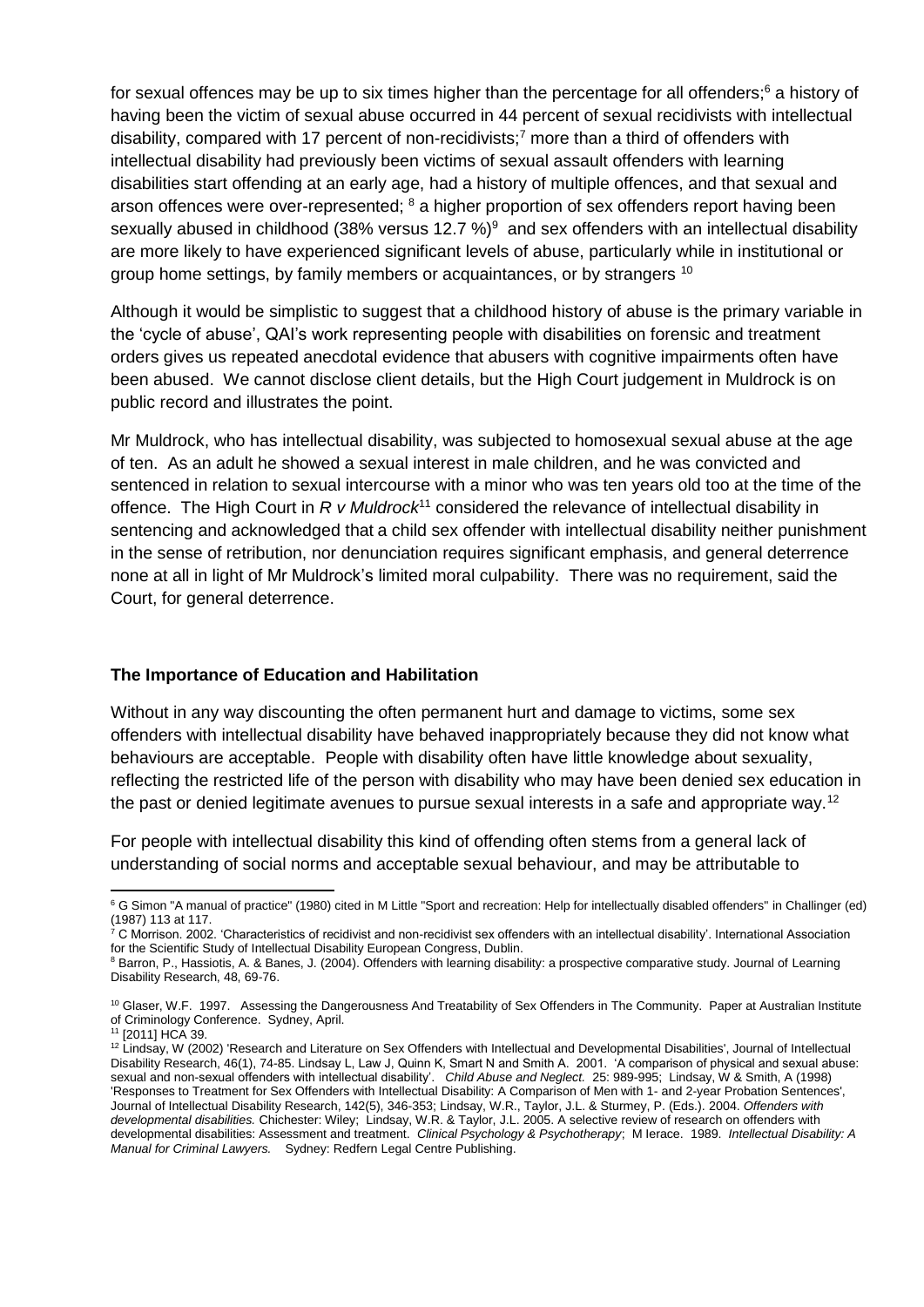segregated and restricted social lives.<sup>13</sup> This was a fact acknowledged by Mr Muldrock's sentencing judge when he imposed the condition that the defendant must reside at a residential treatment facility with a program designed to assist people with intellectual impairments to moderate sexually inappropriate behaviour.<sup>14</sup>

The factors that prevent sex offending include early recognition and intervention, stable home life and an absence of sexual violence. The segregation of people with impairment contributes to a lack of experience in and ignorance of social expectations with regard to some types of social and sexual relationships and interactions. That ignorance of social norms is at the root of some unlawful behaviour.

Too often, people with intellectual disability throughout their lives are treated by parents, supporters, clinicians, teachers and peers as sexless, and people without sexuality do not need sex education. People with intellectual disability, however, are like any of us. They are curious about sexual expression and want to love and be loved, like and be liked, touch and be touched.

People with intellectual disability have a right to education about and support for establishing friendships and relationships and for being a sexual person, yet Queensland is the only Australian jurisdiction in which it is unlawful for any person to have intimate relations with a person who has intellectual disability,<sup>15</sup> or to expose a person with intellectual disability to 'indecent material'. The generality of the provision renders intimate relationships with Queenslanders who have an intellectual disability unlawful, and potentially opens their partners to prosecution.

Discriminatory provisions such as this are symptomatic of wider prejudice about disabilities, and these prejudices prevent girls and boys with disabilities from learning appropriate sexual behaviour, exposing them to social and sexual miss-expression and making them more vulnerable to predatory behaviour.

*Jayden<sup>16</sup> has an intellectual disability. At a church outing, he and a young girl were invited to a secluded place by an older boy (without intellectual disability). The older boy directed Jayden to expose himself, and the girl to touch Jayden's penis. The girl told her parents, and they complained to police. This was the Jayden's first and only offence. The risk to the community from this young man with an intellectual disability is low, but he is now a registered sex offender and detained in an institution. He needs training in appropriate sexual behaviour.* 

Jayden's experience is indicative: in his case the problem was lack of awareness and education, but others may come from dysfunctional backgrounds and have learned inappropriate behaviour from parents and peers.

Detention in an institutional setting will cost more and often rehabilitation is not provided, for example, in remand. Prisoners who have a disabilities are at greater risk of emotional, physical

**<sup>.</sup>** 13 S Hayes. 2004. 'The relationship between childhood abuse and subsequent sex offending'. 12th World Congress of the International Association for the Scientific Study of Intellectual Disability. Montpellier.

<sup>14</sup> Muldrock v The Queen. [2011] HCA 39[. http://www.hcourt.gov.au/assets/publications/judgment-summaries/2011/hca39-2011-10-05.pdf](http://www.hcourt.gov.au/assets/publications/judgment-summaries/2011/hca39-2011-10-05.pdf)

<sup>&</sup>lt;sup>15</sup> 'Person with impairment of the mind' is the expression used in the Queensland Criminal Code. The definition is broad and captures "a person with a disability that is attributable to an intellectual, psychiatric, cognitive or neurological impairment or a combination of these and results in a substantial reduction of the person's capacity for communication, social interaction or learning and the person needing support".

<sup>&</sup>lt;sup>16</sup> Not actual name.